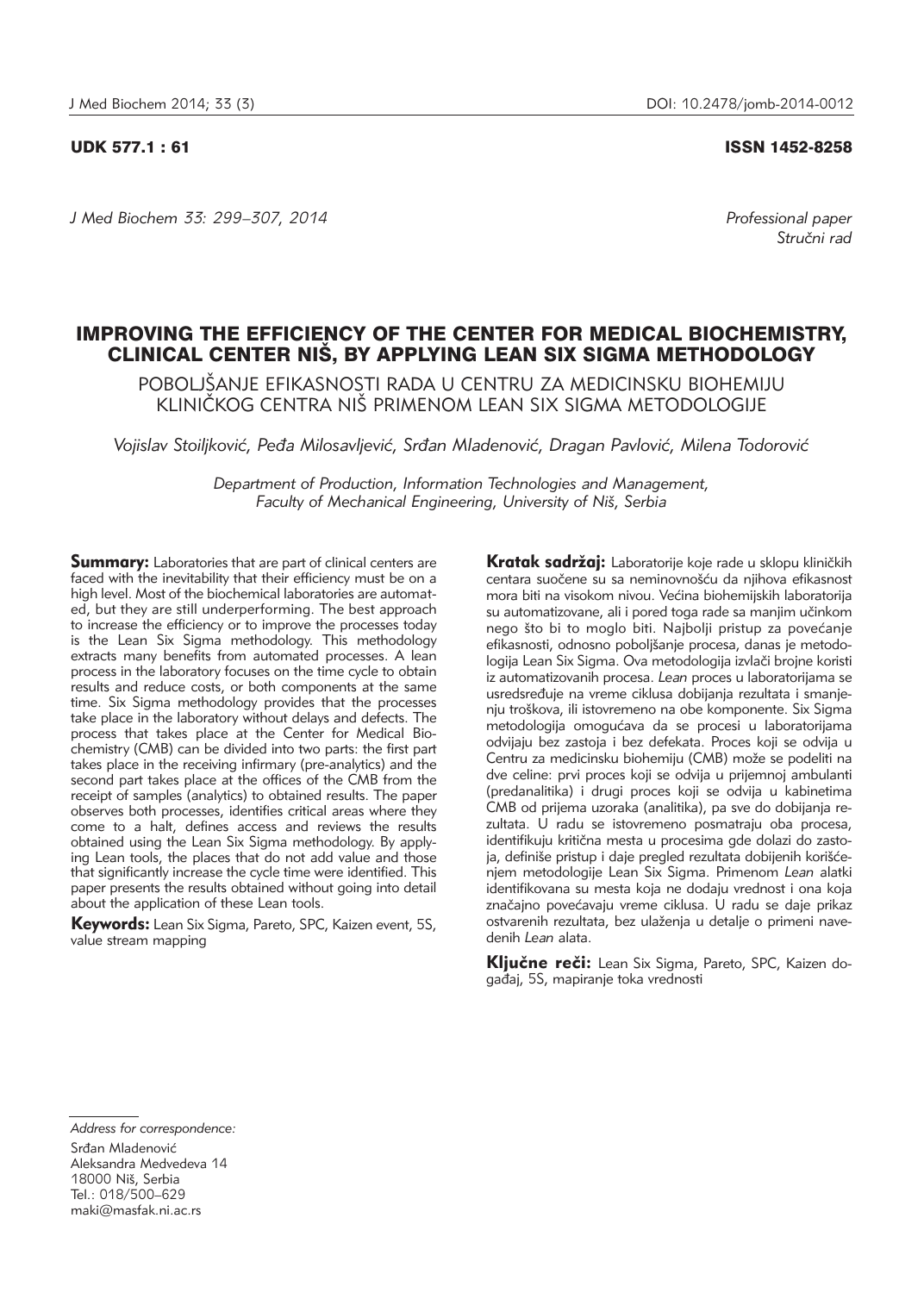#### Introduction

The challenge today's laboratories are faced with is how to increase their workload and the number of patients served, without increasing resources. The results obtained by laboratory testing have a huge impact on medical diagnosis and therapy and represent an integral part of the decision-making process in the treatment of patients. In 65% of cases, laboratory tests are essential for establishing the diagnosis or treatment (1, 2).

Thus, it can be concluded that getting the correct results at the right time for the patient is a crucial requirement, which dictates the need for the implementation of quality methods and tools to increase productivity and reduce errors in laboratory processes. One of the most common methodologies that have lately been used is Lean Six Sigma, whose implementation in laboratories increases the quality of service, and the speed and efficiency of the process. Lean methodology has its roots in the TPS (Toyota Production System), whose original ideas were formulated by Sakichi Toyoda in the 1920s and 1930s, and first implemented by Taiichi Ohno during the 1940s (3). It can be defined as a systematic approach with the aim of shortening the time between the users (patient, doctor, nurse, etc.) and providing services through the identification and elimination of waste or activities that do not add value (4–6). The most commonly used Lean tools, which will be discussed later in this paper, are: 5S, Kaizen and Value Stream Mapping.

Lean methodology was first used in the process of identifying and eliminating waste in health-care facilities at the end of the 1990s. Since then, Lean has represented a key tool in the implementation of the process which has the goal to increase the quality of services and reduce costs (7). Six Sigma is a methodology that was developed by Motorola during the 1980s. This methodology uses a structural approach (DMAIC method) and statistical tools (SPC, Pareto, Ishikawa) to find the causes of the emergence of problems (8, 9). The main goal of the Six Sigma method is to reduce variation in the process, or the number of defects to 3.4 defects per million opportunities (DPMO – defects per million opportunities).

Lean Six Sigma for services is a business improvement methodology that maximizes shareholder value by achieving the fastest rate of improvement in customer satisfaction, cost, quality, process speed, and invested capital (10). The primary goal of implementing the Lean Six Sigma methodology in industry and health care is to analyse the activities flow in order to determine the waste of resources and discover opportunities to reduce time, resources and costs (11–13).

The aim of this paper is to present the results of the application of Lean Six Sigma methodology at the CMB of the Clinical Center in Niš (CCN), and show how this methodology can increase the efficiency of the process.

# Processes at the Center for Medical Biochemistry (CMB)

The working process of the CMB is a process of standard models and it does not differ much from working processes in other laboratories. The CMB does the standard biochemical analyses for clinical inpatients of the CCN and specialized biochemical analyses for clinical and ambulatory patients of the CCN. Since the infirmary which directly takes material from the patients (blood testing) and the units for appropriate analyses (biochemical diagnostics unit, biochemical hematological diagnostics unit and immuno chemical diagnostics unit) are part of the CMB, the paper observes these processes individually. There are 25 clinics at the CCN, and the CMB performs appropriate analyses for all of them.

Standard analyses that are done at the CMB are: substrates (glucose, urea, creatinine, uric acid, etc.), enzymes and isoenzymes (AST, ALT, ALP,  $\gamma$ GT, LDH, CK, HBDH, CKMB, etc.), electrolytes and trace elements, parameters of the lipid status, hematological analyses and urinalyses.

The specialized analyses include: determination of specific antibodies and hormones, drugs in blood and urine, specific proteins and metabolites related to cardiac (troponin, CKMB mass, BNP, VMA), rheumatic (anti-CCP) and hematological disorders (B12, folic acid, transferrin, ferritin, haptoglobin, etc.), immunoglobulin(s), specific IgE for the group of inhaled and nutritive allergens, specific antibodies for the diagnosis of autoimmune diseases, etc.

# Monitoring of the CMB processes before the application of Lean Six Sigma methodology

As far as standard processes are concerned, activities that occur in them are generally the same as in other laboratories and can be divided into: activities that produce added value and are optimally implemented, and activities that do not add value. The appropriate monitoring of all activities is done in the receiving infirmary, as well as in the offices of the CMB. Basically, the receiving infirmary is the place within the CMB where patients are received, their information is entered in the protocol and their samples are taken. After that, the samples are sent for further processing in the appropriate units.

According to the theory, we know that there are 7 wastes in the process, such as: activities that do not add value, overproduction, inventory, waiting, defects,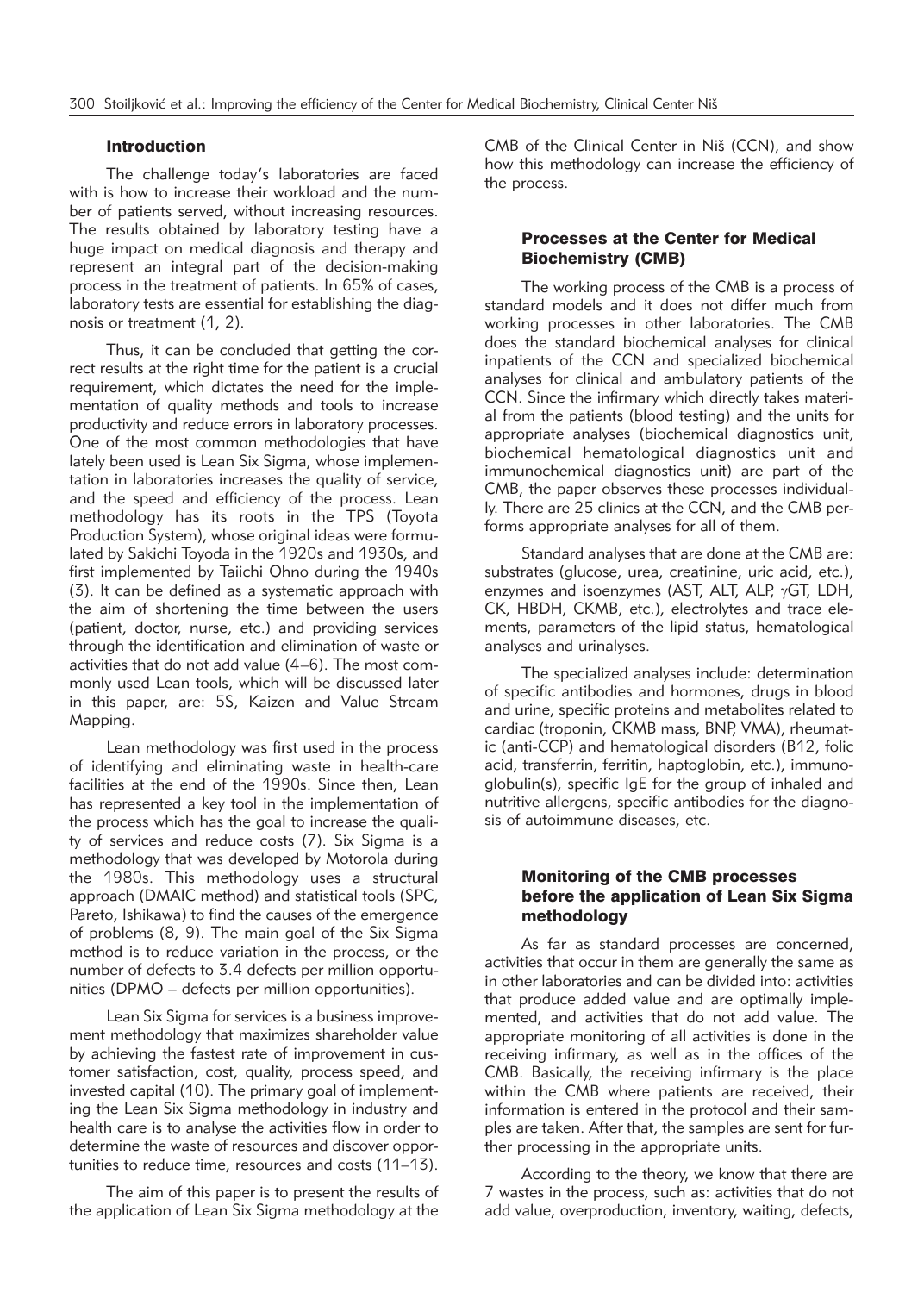redundant motions and unnecessary transportation. In order to identify the waste in the process, it was necessary to measure various aspects of these processes. The measurements were performed independently in the relevant groups of activities.

In the receiving infirmary, the periods of time (cycle time) needed to conduct each task within the activity are recorded, as shown in *Table I*. Waiting (downtime) was observed between neighboring activities, and it was primarily created as the result of unequal duration of activities. Other causes of downtime can be: entry of patients and other medical staff in the infirmary, collecting health insurance cards from desks, emergencies, taking blood out of the ambulance, and others. *Table I* shows the time period (expressed in minutes) for all activities in the receiving infirmary for 8 different patients, as well as the cycle time for each patient. The measurement was carried out on 13/09/2012.

The process of receiving the sampled material from the Clinics of the CCN and from the receiving infirmary of the CMB was also observed. Here, the

| <b>Table I</b> Observing the time of activities in the receiving infirmary (13/09/2012). |  |
|------------------------------------------------------------------------------------------|--|
|------------------------------------------------------------------------------------------|--|

| Task | Description of the task                                                    | Patient |                 |       |       |       |                 |       |            |      |
|------|----------------------------------------------------------------------------|---------|-----------------|-------|-------|-------|-----------------|-------|------------|------|
|      |                                                                            | 1st     | 2 <sub>nd</sub> | 3rd   | 4th   | 5th   | 6 <sup>th</sup> | 7th   | <b>Ath</b> | time |
| 1    | Entering information into the protocol                                     | 0:52    | 1:25            | 0:39  | 0:43  | 0:53  | 0:47            | 0:50  | 0:46       | 0:39 |
|      | Waiting                                                                    | 1:47    | 0:10            | 0:40  | 5:44  | 0:11  | 0:54            | 1:24  | 0:37       | 0:10 |
| 2    | Invoicing the services                                                     | 0:55    | 1:05            | 1:05  | 0:35  | 0:22  | 1:13            | 0:54  | 0:22       | 0:22 |
|      | Waiting                                                                    | 0:21    | 1:13            | 0:37  | 1:57  | 3:40  | 0:07            | 0:37  | 0:12       | 0:07 |
| 3    | Opening the laboratory list, etc.                                          | 1:25    | 1:29            | 1:39  | 1:01  | 0:46  | 0:45            | 3:07  | 0:42       | 0:42 |
|      | Waiting                                                                    | 2:43    | 5:59            | 10:20 | 1:42  | 1:26  | 2:05            | 0:39  | 4:07       | 0:39 |
| 4    | Calling the patient from the waiting<br>room, checking before taking blood | 0:31    | 0:32            | 0:30  | 0:26  | 0:33  | 0:35            | 0:38  | 0:36       | 0:30 |
|      | Waiting                                                                    | 2:13    | 0:51            | 1:26  | 0:35  | 0:25  | 2:08            | 0:20  | 4:14       | 0:20 |
| 5    | Extraction and blood sampling in the<br>appropriate pre-marked test tubes  | 0:37    | 0:24            | 0:59  | 0:42  | 1:41  | 0:44            | 1:43  | 1:01       | 0:24 |
|      | Waiting                                                                    | 0:02    | 0:01            | 0:08  | 0:08  | 0:05  | 0:04            | 0:06  | 0:07       | 0:01 |
| 6    | Disposing of the test tubes in the rack                                    | 0:02    | 0:02            | 0:04  | 0:02  | 0:02  | 0:01            | 0:02  | 0:02       | 0:01 |
|      | <b>Observed cycle time (min)</b>                                           | 11:28   | 11:31           | 18:07 | 13:35 | 10:04 | 11:03           | 10:20 | 12:46      | 3:55 |

Table II Observing the time of activities in the biochemical infirmary.

| Task                                                                                            | Description of the task                                                                   | Sample |                 |      |      |       |                 | The  |            |              |
|-------------------------------------------------------------------------------------------------|-------------------------------------------------------------------------------------------|--------|-----------------|------|------|-------|-----------------|------|------------|--------------|
|                                                                                                 |                                                                                           | 1st    | 2 <sub>nd</sub> | 3rd  | 4th  | 5th   | 6 <sup>th</sup> | 7th  | <b>8th</b> | best<br>time |
| 1                                                                                               | Takeover and testing of biological<br>materials with the accompanying<br>laboratory lists | 1:06   | 0:35            | 0:55 | 1:05 | 1:06  | 1:10            | 0:50 | 1:05       | 0:35         |
| 2                                                                                               | Checking of the enacted biological<br>material and consultation with<br>biochemists       | 0:51   | 0:13            | 0:22 | 0:15 | 0:32  | 1:01            | 0:45 | 0:52       | 0:13         |
| 3                                                                                               | Marking of test tubes with relevant<br>laboratory numbers                                 | 2:43   | 0:32            | 0:56 | 0:38 | 1:07  | 7:05            | 5:45 | 5:15       | 0:32         |
| $\overline{4}$                                                                                  | Taking and placing the test tubes<br>in the centrifuge device                             | 3:20   | 3:40            | 3:51 | 3:22 | 3:15  | 1:42            | 2:31 | 2:21       | 1:42         |
| 5                                                                                               | Centrifugation                                                                            | 10:00  | 8:00            | 6:40 | 6:42 | 8:00  | 8:54            | 6:17 | 6:41       | 6:17         |
| 6                                                                                               | Extraction of samples from the<br>centrifuge and placing in racks                         | 2:30   | 1:48            | 2:42 | 2:48 | 2:34  | 2:02            | 2:21 | 2:05       | 1:48         |
| 16:39<br>20:56<br>18:29<br>20:30<br>14:48<br>15:26<br>14:50<br><b>Observed cycle time (min)</b> |                                                                                           |        |                 |      |      | 18:39 | 11:07           |      |            |              |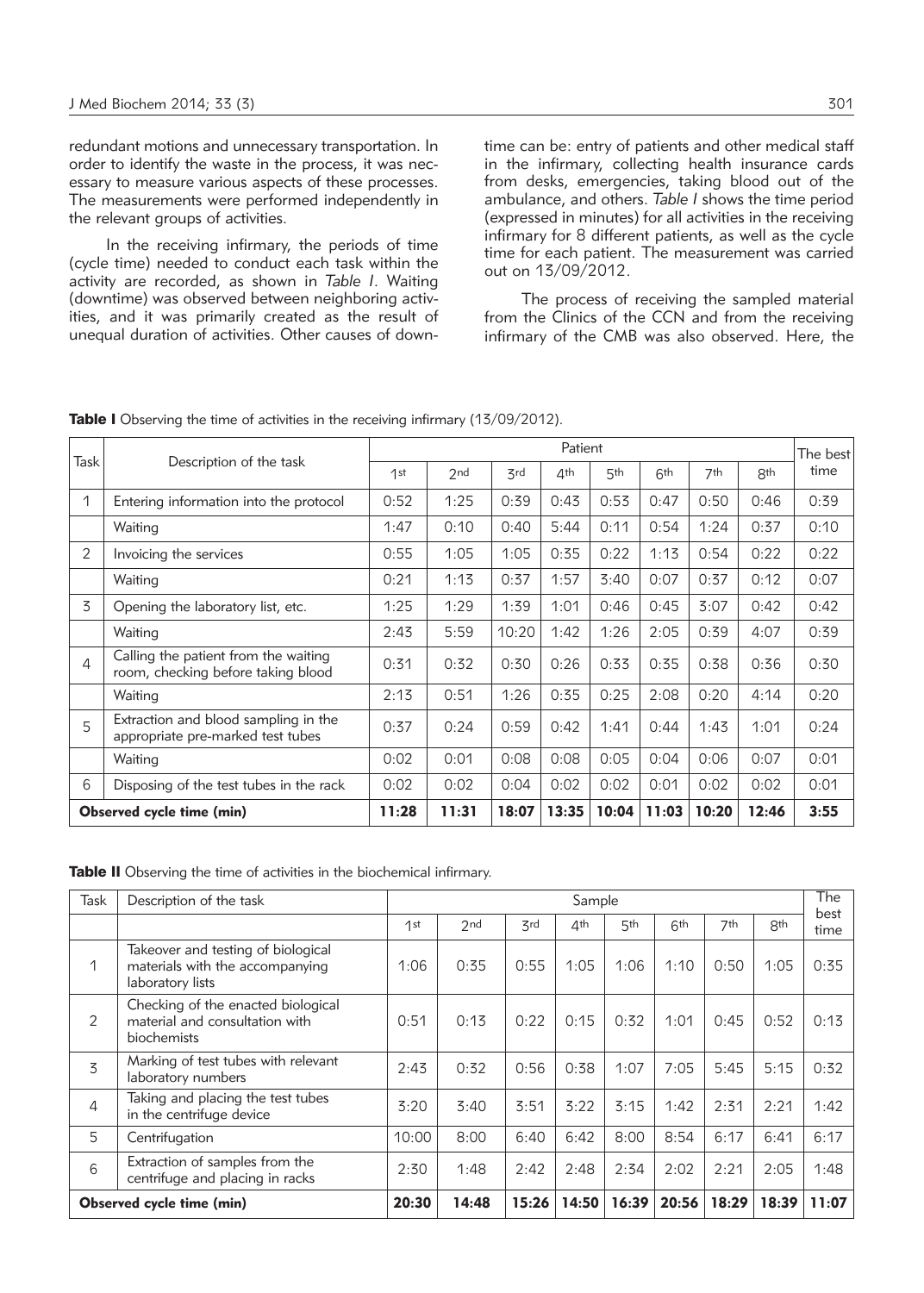

Figure 1 Receipt of the sample a) with CCN Clinics and b) from the receiving infirmary in the period from 7:00 to 20:00 (31/10/2012).



Figure 2 Number of samples received from CCN clinics in the period from 7:00 to 24:00 (for 13 days).

recorded periods of time of activities which precede the analysis of samples are presented in *Table II. Table* II also shows the wide range of duration of some activities caused by different arrival times of the material. Centrifugation is mostly done with 32 samples, however, if something is urgent, it can also be done with less samples. In the paper, the process was always observed with 32 samples.

Using modern methods for statistical monitoring and process control provides an insight into the current state of the system and the variation of the system, and enables tracking of the variables that affect the process. Statistical Process Control – SPC is an analytical tool for decision making that allows one to see when the process is working properly and when it is not (14).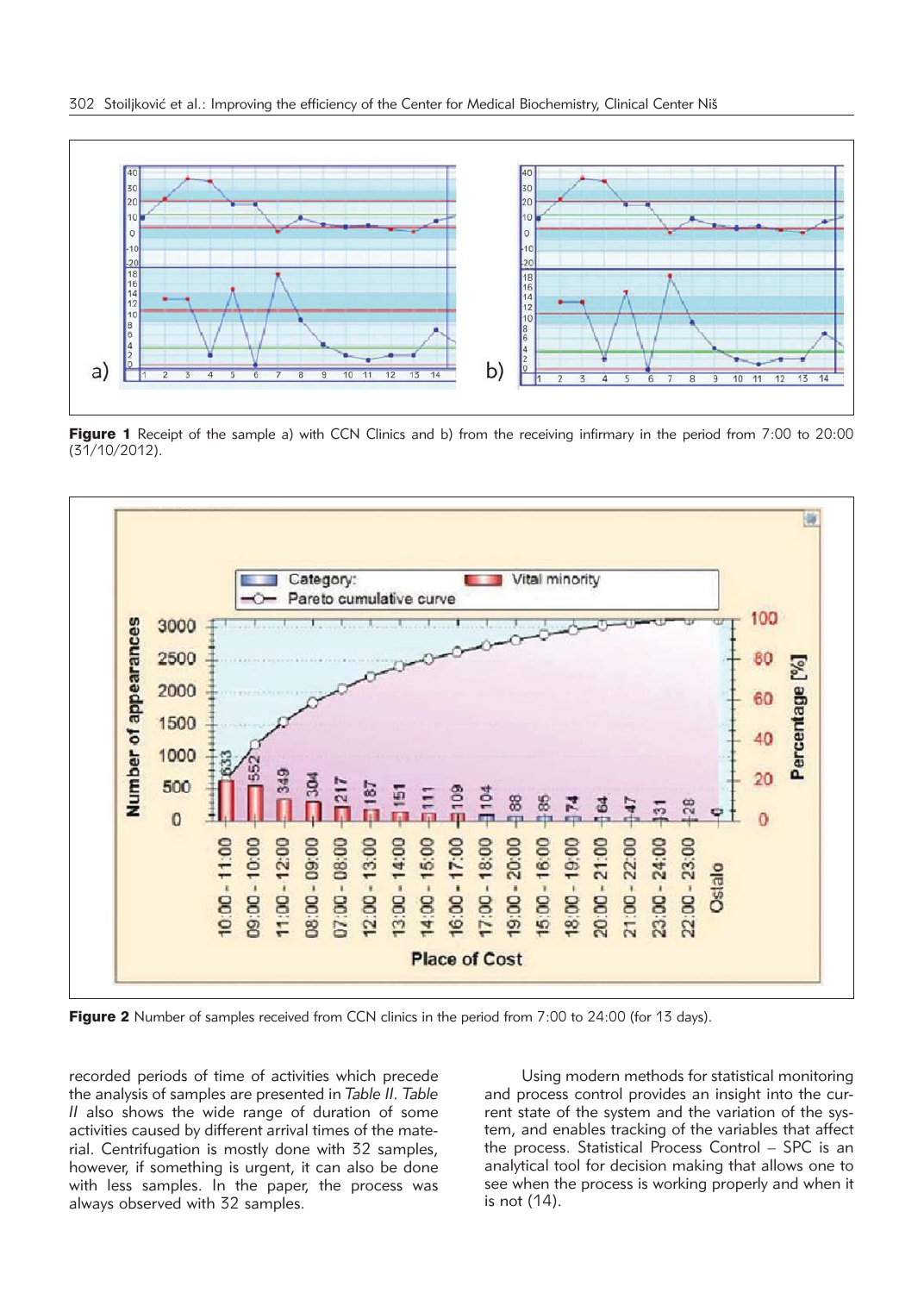Based on the monitoring of the quantity and time of arrival of the receiving material during the day, the diagrams shown in *Figure 1* were drawn. On the X axis is the number of measurements of received samples, i.e. time period. In this case, measurements were made every hour during the period from 7:00 to 20:00, and a total of 14 measurements were made. On the Y axis is the number of samples which are measured at appropriate time points, or the number of samples that arrive every hour.

Pareto analysis is used in the process of identifying a vital minority of 20% of the causes of the problems upon which all available resources need to be focused in order to eliminate 80% of the problems and conflicts arising in the process. By introducing appropriate corrective and preventive measures, one can prevent the problem from ever occurring in the future (15).

Pareto analysis is performed considering the number of samples received from various clinics during two weeks at the frequency of every  $60$  minutes  $-$ *Figure 2*.

## Value stream mapping

Value stream mapping is the process of mapping the time periods required for completion of each activity, as well as the flow of materials and informa-

Based on all the information and data collected during one month in the CMB, a map of the stream value of tested samples can be created. The *Figure 3* shows the complete map of stream value of a selected sample no. 74, which was recorded on 23/11/2012.

# 5S Kaizen event

process.

Kaizen represents a business philosophy focused on continuous improvement, which is based on the fundamental belief that there will always be room for improvement, no matter how »perfect« the system, process may appear (16). A 5S Kaizen event was implemented in the CMB to minimize or eliminate the waste identified in the process.

5S is a methodology of creating and maintaining a well-organized, clean, highly efficient and safe workplace. The name is composed of the first letters of the Japanese words which represent the necessary



Figure 3 Map of stream value of the tested samples.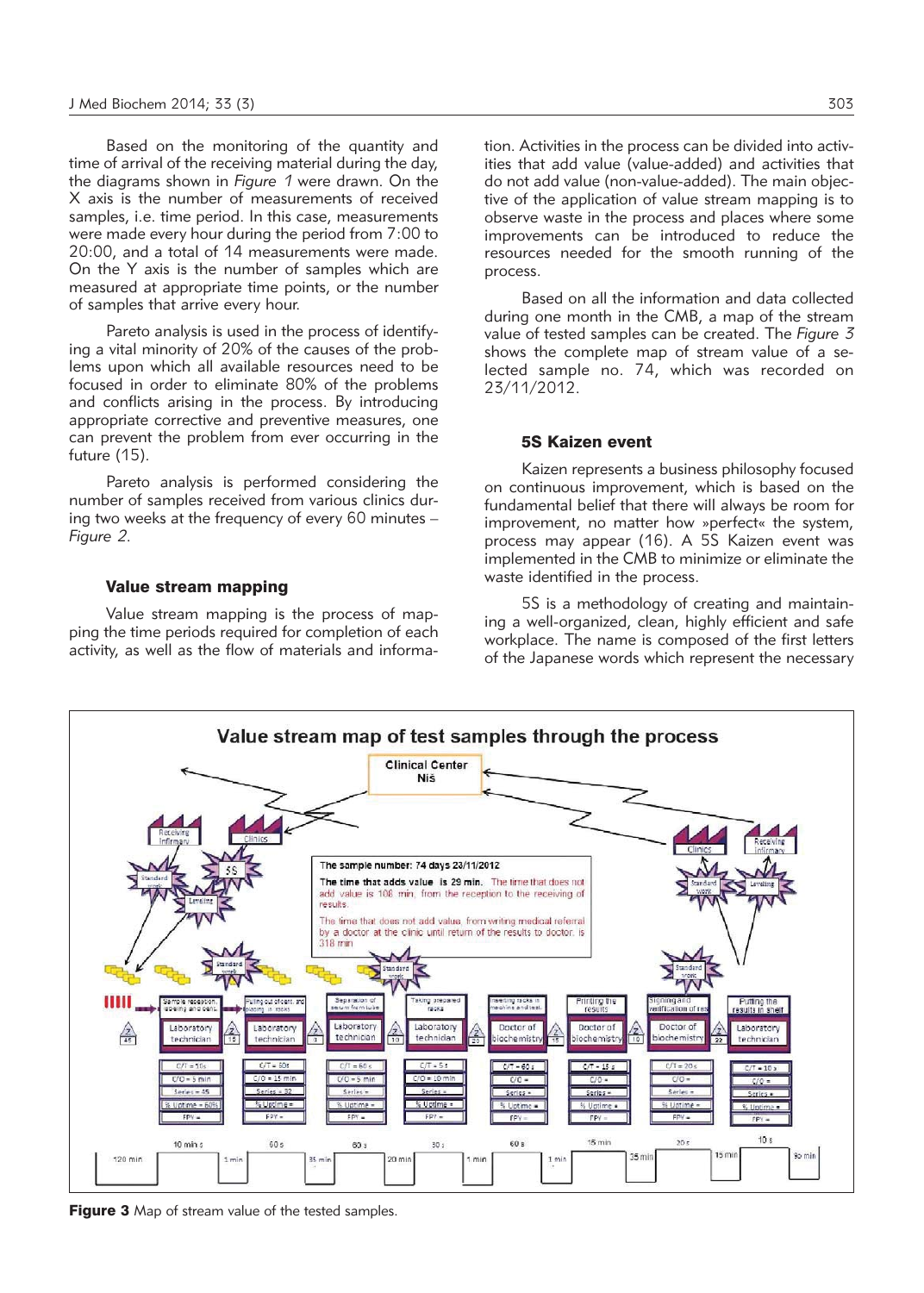

Figure 4 A Kaizen event.

conditions for the smooth functioning of a process and taking measures for their improvement:

Seiri – Sort; Seiton – Straighten; Seiso – Sweep, Shine; Seiketsu – Standardize; Shitsuke – Self-discipline, Sustain.

To obtain true picture of the current state, a 5S audit is implemented (17).

The Kaizen event implemented in the CMB consisted of the application of Lean tools – 5S, as can be seen in the following *Figure 4*.

A Kaizen event consists of two parts. The first is a staff meeting at which it is determined what will be done in a certain period of time in order to improve the picture of the current state of the workplace. The second part of a Kaizen event represents the implementation of the 5S. As it can be seen in *Figure 4*, all the devices, equipment and material marked with red cards are unnecessary and they were removed during the implementation of 5S methodology. The outcome of the Kaizen event is a clean workplace without unnecessary things that are not used in everyday work.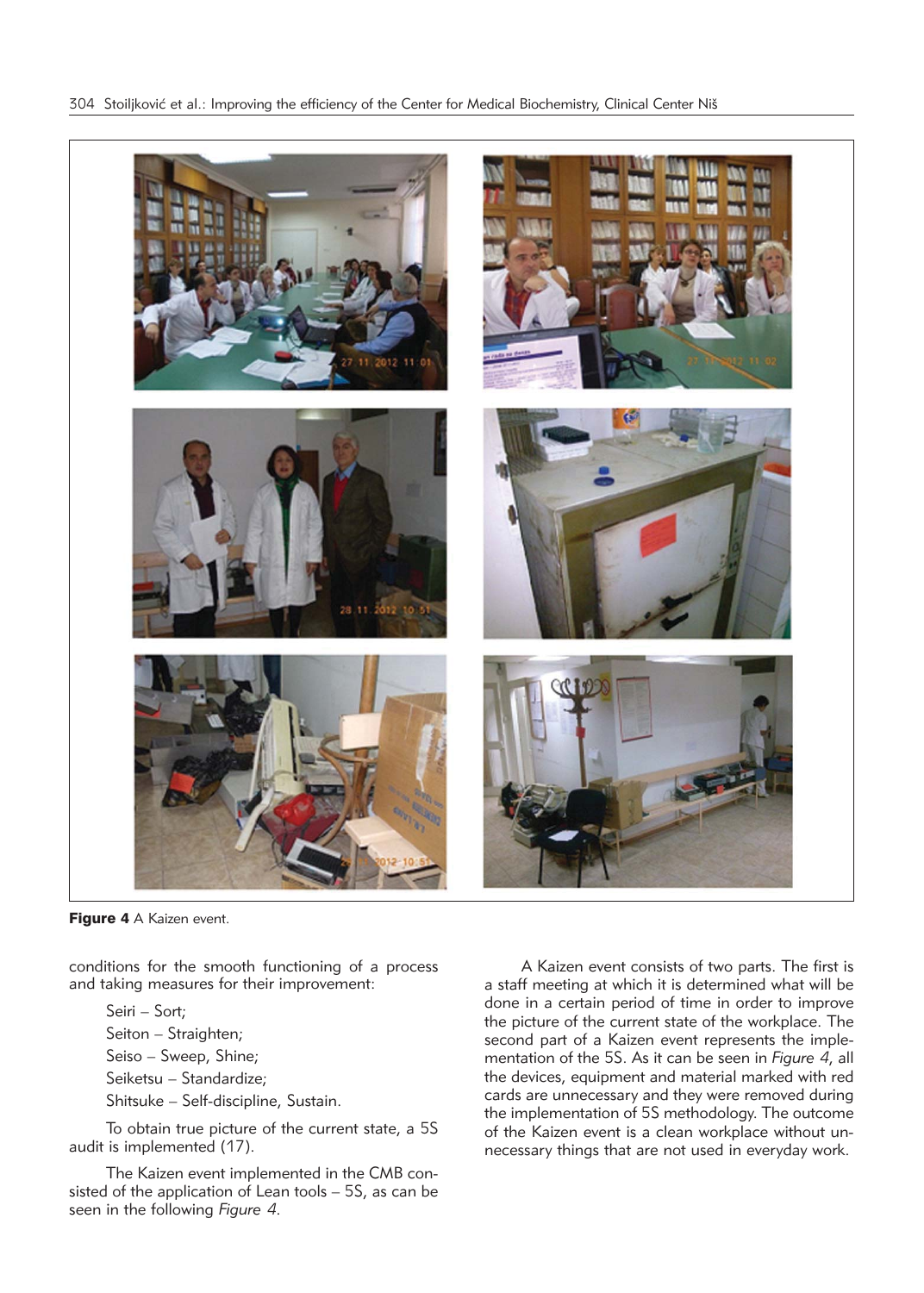# Monitoring the CMB processes after the application of Lean Six Sigma methodology

On the basis of the monitoring and analysis of all tasks in the receiving infirmary, it was concluded that the time was not uniformly distributed across all the tasks that were the reasons for coming to a halt. *Figure 5* shows that for most of the tasks the needed time is about 0:50 min or less, while the tasks where data is entered into the protocol and a laboratory list opened take about 2:24 min. If only two new points for simultaneous data entry, invoicing and opening of laboratory lists were introduced, the clock rate of the whole activity would be 0:53 min. This would help avoid the large waiting between tasks and increase the efficiency of the work in the receiving infirmary.

When the optimization of the tasks was done, a new observation of the time with the same tasks was performed. This time, 2 samples were processed simultaneously, and the time data are shown in *Table III*. Delays did not generally exist, although there was a slight waiting which was caused by calling two new patients in and waiting for them to prepare for blood testing. Delays of other tasks virtually did not exist.

The observed cycle time in *Table III* shows that patients, who come in and give their health insurance cards, wait for approximately 3 to 5 minutes to be called in and tested. The best cycle time is 3:22 minutes, while the longest cycle time is 5:24 minutes. In earlier records, which were obtained in September 2012 (*Table II*), the average waiting time of patients was 12 minutes (observed cycle time).

On the day of 18/12/2012, in just 80 minutes 85 patients were treated, which means that the average waiting time for each patient was 4–5 minutes. The first two patients waited to be called in for about 3 to 3 and a half minutes, followed by one patient every minute. In September, when first recorded, about 80 patients were processed in 150 minutes, which indicates that the process is now far more efficient.

Based on the Pareto analysis, considering the number of samples received from various clinics (*Figure 2*), an extensive congestion in the period from 9 to 11 a.m. was revealed. Furthermore, the number of samples arriving from certain clinics was also followed, and on the basis of these parameters a time interval was recommended to clinics concerning when each of them should bring their samples.



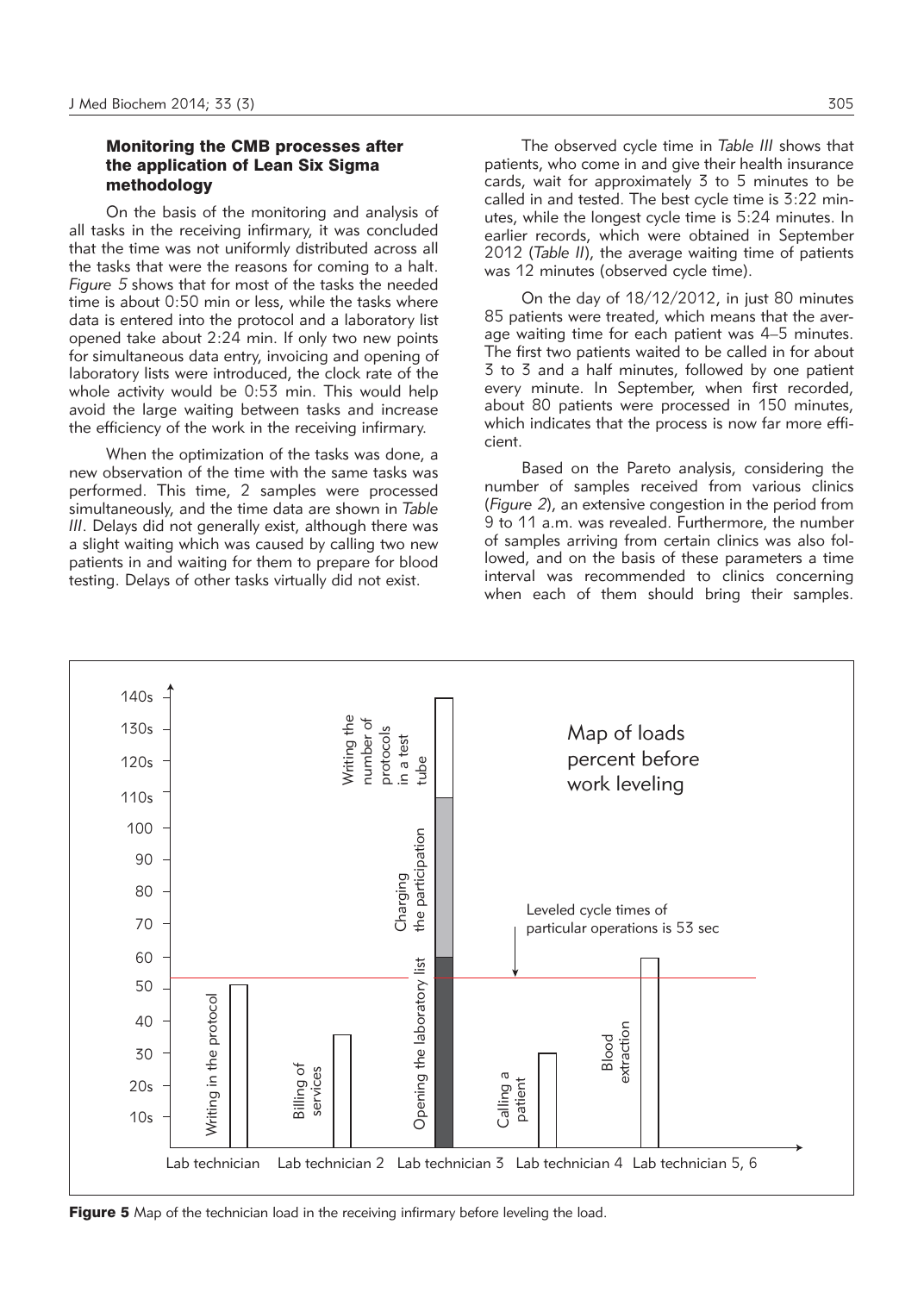| Task                             | Description of the task                                                      | Patient         |                 |      |                 |                 |                 |      | The best        |              |
|----------------------------------|------------------------------------------------------------------------------|-----------------|-----------------|------|-----------------|-----------------|-----------------|------|-----------------|--------------|
|                                  |                                                                              | 1 <sup>st</sup> | 2 <sub>nd</sub> | 3rd  | 4 <sup>th</sup> | 5 <sup>th</sup> | 6 <sup>th</sup> | 7th  | 8 <sup>th</sup> | time         |
| 1                                | Entering information into<br>the protocol                                    | 0:50            | 0:56            | 0:50 | 1:01            | 0:58            | 1:14            | 1:11 | 1:04            | 0:50         |
|                                  | Waiting                                                                      | 0:05            | 0:06            | 0:01 | 0:01            | 0:00            | 0:00            | 0:00 | 0:00            | 0:00         |
| $\overline{2}$                   | Invoicing the services                                                       | 0:28            | 0:54            | 0:53 | 0:42            | 0:48            | 0:55            | 0:31 | 0:53            | 0:28         |
|                                  | Waiting                                                                      | 0:05            | 0:01            | 0:05 | 0:01            | 0:05            | 0:04            | 0:03 | 0:04            | 0:01         |
| 3                                | Opening the laboratory list<br>etc.                                          | 0:32            | 1:04            | 1:13 | 1:14            | 0:55            | 0:50            | 1:02 | 1:00            | 0:32         |
|                                  | Waiting                                                                      | 0:20            | 0:10            | 0:8  | 0:10            | 0:25            | 0:30            | 0:20 | 0:22            | 0:08         |
| 4                                | Caling the patient from<br>the waiting room, checking                        | 0:26            | 0:25            | 0:25 | 0:28            | 0:24            | 0:30            | 0:28 | 0:25            | 0:24         |
|                                  | Waiting                                                                      | 0:10            | 0:15            | 0:10 | 0:14            | 0:18            | 0:15            | 0:20 | 0:23            | 0:10         |
| 5                                | Extraction and blood<br>sampling in the appropriate<br>pre-marked test tubes | 1:02            | 1:01            | 0:58 | 0:58            | 0:47            | 1:04            | 0:58 | 66              | 0:47         |
|                                  | Waiting                                                                      | 0:00            | 0:00            | 0:00 | 0:00            | 0:00            | 0:00            | 0:00 | 0:00            | $\mathsf{O}$ |
| 6                                | Disposing of the test tubes<br>in the rack                                   | 0:04            | 0:04            | 0:03 | 0:02            | 0:03            | 0:02            | 0:03 | 0:02            | 0:02         |
| <b>Observed cycle time (min)</b> | 4:02                                                                         | 4:56            | 4:46            | 4:50 | 4:47            | 5:24            | 4:56            | 5:19 | 3:22            |              |

Table III Observation of the time activities in the receiving infirmary (18/12/2012).



Figure 6 Uniformity of receiving samples in the biochemical infirmary from the receiving infirmary.

Consequently, there was a reduction of congestion in the receiving unit, which can be seen in *Figure 6*.

On the X axis is the number of measurements of samples received from various clinics, while the Y axis represents the number of received samples being measured at a given time.

## **Conclusion**

Two major improvements which are presented above are, in fact, two new points for simultaneous data entry, invoicing and opening of laboratory lists and the recommended time period for delivering samples from clinics to laboratory units. These improvements have a direct impact on shortening the